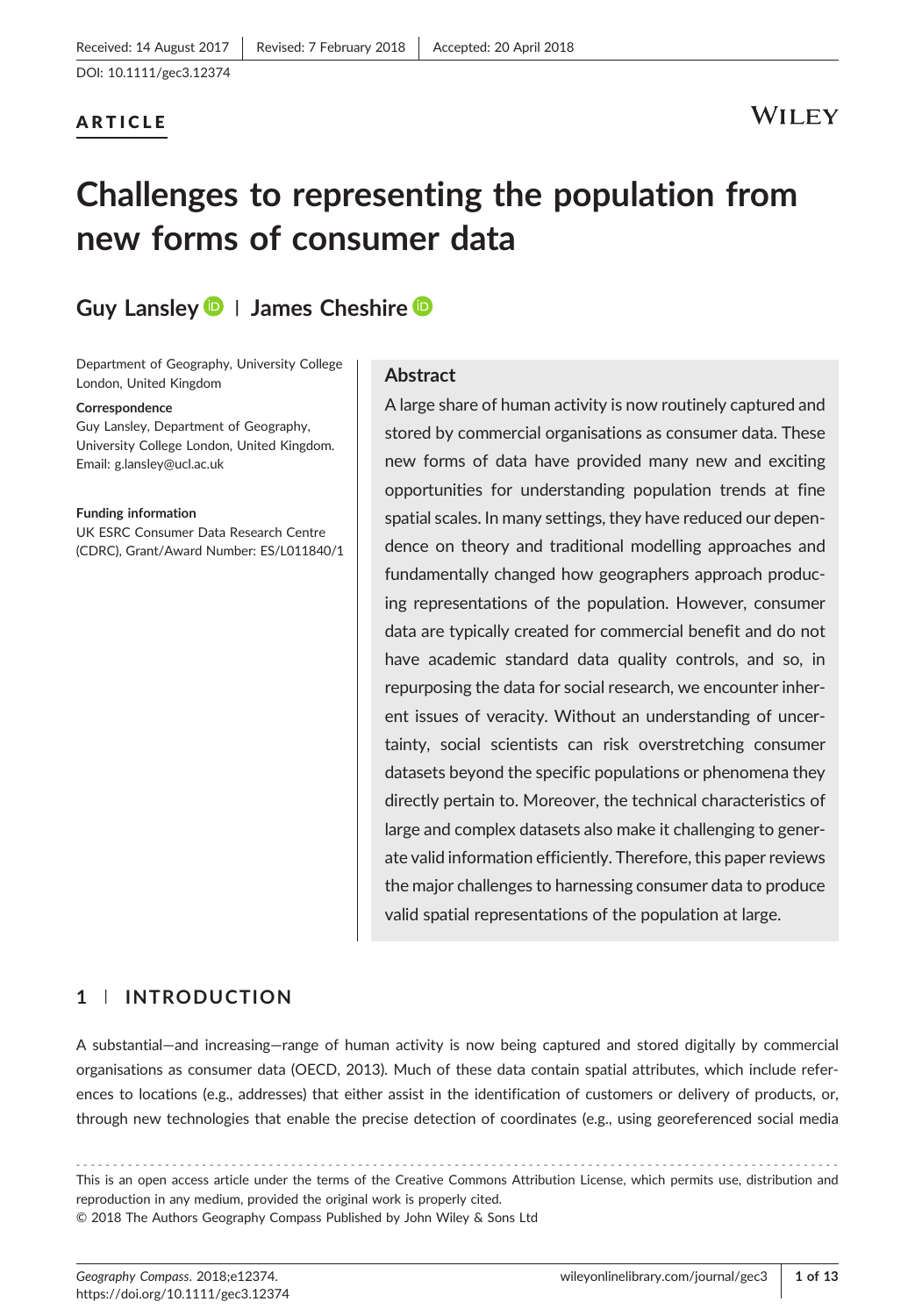services on GPS-enabled devices). All benefit from technological innovations that facilitate their collection, storage, and analysis, and they contribute to a wealth of new data available encompassed by the term "Big Data."

"Consumer data" is defined by the UK Government's Competition and Markets Authority (CMA) as "any information firms might collect from and about consumers that is used, or intended to be used, to support commercial activities" (CMA, 2015). This includes data that

- consumers offer voluntarily ("declared data")—for instance, when transacting or registering for a service;
- consumers generate and supply passively ("observed data")—for instance, on social media or when their online browsing activity is tracked; and
- are generated by first and third parties as a result of analysis or in combination with other data (CMA, 2015).

Consumer datasets have unlocked the possibility of conducting large‐scale population research in new topics and settings. Moreover, they could supplement or even replace traditional long-form censuses in the future due to their coverage and the breadth of the phenomena they represent collectively (Dugmore, 2010). Efforts to gain access to commercial data for research purposes are also motivated by an increasingly acknowledged necessity to broaden the base of possible data sources for social research since traditional sources of data—such as surveys are costly to administer and in many cases suffering from decreasing response rates. In the UK, for example, this process was catalysed by the "Beyond 2011" Census initiative (Ralphs & Tutton, 2011). Unfortunately, many datasets remain difficult to access to the extent that only a very small proportion of large datasets on the population are released in the public domain due to their strategic importance, commercial value, and potentially disclosive attributes.

What is more, there has been a relatively limited appraisal of the validity of consumer datasets as indicators of population characteristics (Folch, Spielman, & Manduca, 2017; Lee & Kang, 2015). Therefore, whilst we remain optimistic about the value of such data, this paper discusses some of the challenges to producing representative population research with spatial data routinely collected by commercial organisations. These challenges have been identified through our experiences assembling, processing, and analysing a wide range of datasets as part of the UK's Consumer Data Research Centre (CDRC). They fall into three key categories:

- 1. Epistemological. Human geography as a discipline has had to adapt to a new era of knowledge discovery and is still deeply divided.
- 2. Veracity. Data quality issues are paramount and can be difficult to comprehend.
- 3. Technical. The volume, velocity, and the variety of Big Data can make them technically challenging to handle.

### **2** | **LARGE CONSUMER DATASETS AND THEORY IN GEOGRAPHIC RESEARCH**

All geographic data are models of the world or its processes in some form; they can only ever be partial representations of reality (Longley, Goodchild, Maguire, & Rhind, 2015). This is particularly true of consumer data. Geography as a discipline has long been concerned with devising representations of the population and their spatial characteristics, often utilising imperfect data (Trewartha, 1953). Much of the fundamentals of the analysis of geospatial population data were first devised in the quantitative revolution in human geography of the 1960s and 1970s. The revolution integrated scientific theory and rigour into human geography following concerns that the discipline had become unobjective and lacked theoretical reasoning (Johnston, 2008). It reintroduced older spatial theories that were not previously taught due to the inability to test them efficiently (Gould, 1979). For instance, Brian Berry and William Garrison (1958) tested the principles of the central place theorem using data from Snohomish County. Their research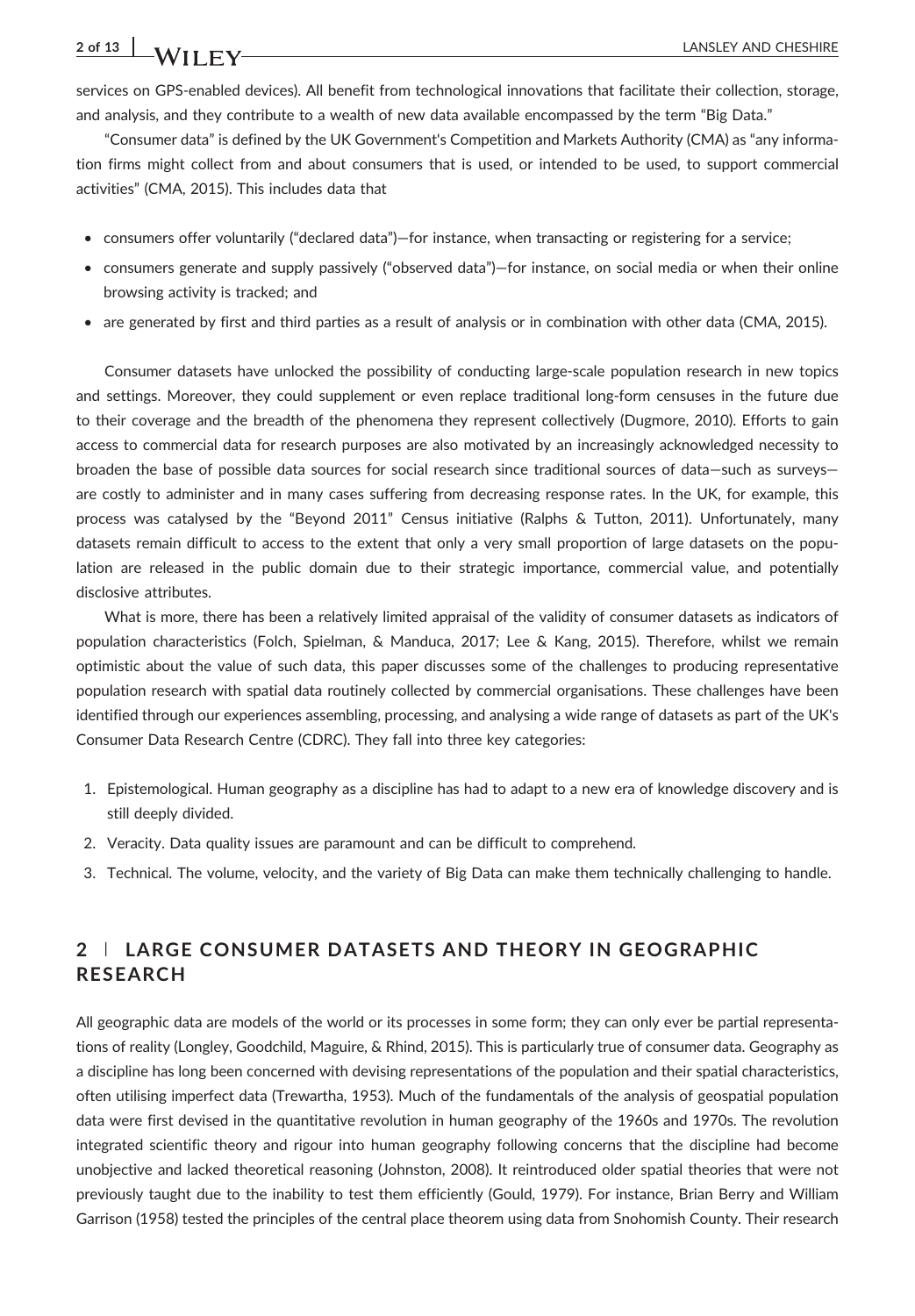was the first real critical attempt to identify general trends from spatial data. The paradigm shift was enabled by new technologies and the storage and accessibility of large geographically referenced population datasets. New opportunities for Geographic Information Systems (GIS) to develop arose and techniques for spatial analysis were devised; to a large extent, the principles of spatial analysis have barely changed since (Openshaw, 1991). In response to the perception that GIS was simply software—rather than a field of critical enquiry—Geographic Information Science (GIScience) was established as a discipline, and it sought to a reach a compromise between idiographic (description‐seeking) and nomothetic (law‐seeking) approaches through methodological techniques that account for variations across space (Fotheringham, Brunsdon, & Charlton, 2002).

As data became abundant, new opportunities for representing populations across a range of scales emerged. For example, the use of aggregate data is no longer a necessity; it is optional since contemporary data and the technology to process it enable research to focus on the roles of individuals within complex systems (Batty, 2013b). Analysis can be both general and specific. Such advances have been used to support the idea that we are experiencing a second paradigm shift in quantitative research (Hey, Tansley, & Tolle, 2009; Johnston et al., 2014). Previously research on population geography was grounded in theory that could not be empirically tested due to the dearth of data. For example, in the context of retail geography, researchers have previously estimated where customers live using spatial interaction models, which assume customers are drawn to retail outlets based on their size (or attractiveness) and relative proximity alone (Huff, 1964). However, today, customer loyalty databases routinely record where large numbers of customers live and shop and therefore provide a viable alternative to models based on aggregate population data.

Research increasingly grounded in empirical data counters one of the core antipositivist critiques of models: that they assume all individuals act rationally. Using data containing near‐complete populations, for example, or, at the very least, much larger samples, researchers can also represent those that seemingly act irrationally. To that end, we can observe previously unobservable exceptions occur where human behaviour is not constrained by the laws determined for models. As such, it has been argued that large enough datasets eliminate the need for theory as it offers this empiricist knowledge on populations (Anderson, 2008). Indeed, Anderson (2008) has famously argued that we could see an end of theory as "with enough data, the numbers speak for themselves." He noted that the volume, velocity, and detail of some datasets meant that with data mining techniques "correlation is enough."

This view has been widely tempered with frequent reminders, and examples, of a standard tenet of statistics: Correlation does not imply causation. A notable example is Google Flu Trends, which aimed to estimate the spread of influenza in near real time by tracking search terms on Google. Although their results originally correlated with findings from the Centers for Disease Control and Prevention, after some time, the methodology greatly overpredicted flu. Researchers had identified patterns in their data but did not have a complete understanding of the correlations (Harford, 2014). It is likely that many terms were overfitted as identifiers, and many of these may be seasonal in frequency. In addition, the researchers did not anticipate the role of the media in fuelling public panic over the flu (Lazer, Kennedy, King, & Vespignani, 2014). By letting data speak for themselves, researchers neglect key geographic and sociological concepts that may underpin trends and limit their research to the ideographic knowledge that the pioneers of quantitative geography sought to move beyond.

Whilst the advent of Big Data has resurfaced epistemological debates about knowledge discovery (Cresswell, 2013, 2014), we suggest that a balance between idiographic and nomothetic approaches is still required to fully understand the world's processes. Inductive modelling techniques rarely offer explanations (Miller & Goodchild, 2015), although there is no doubt that the extent of data available now has reduced our dependence on traditional theory‐driven techniques. However, theory is still integral to human geography. As geographers seek to extrapolate data to represent the broader population they must take into account both spatial dependence and spatial heterogeneity (Anselin, 1990). Therefore, fields such as GIScience have had to adopt both lenses. Theory and domain‐specific knowledge at the very least are still required to select appropriate techniques and to interpret trends (Miller & Goodchild, 2015). Whilst previous scientific research was based on identifying a problem, many geographers have opted to explore Big Data first, then to identify an appropriate research question afterwards as they may offer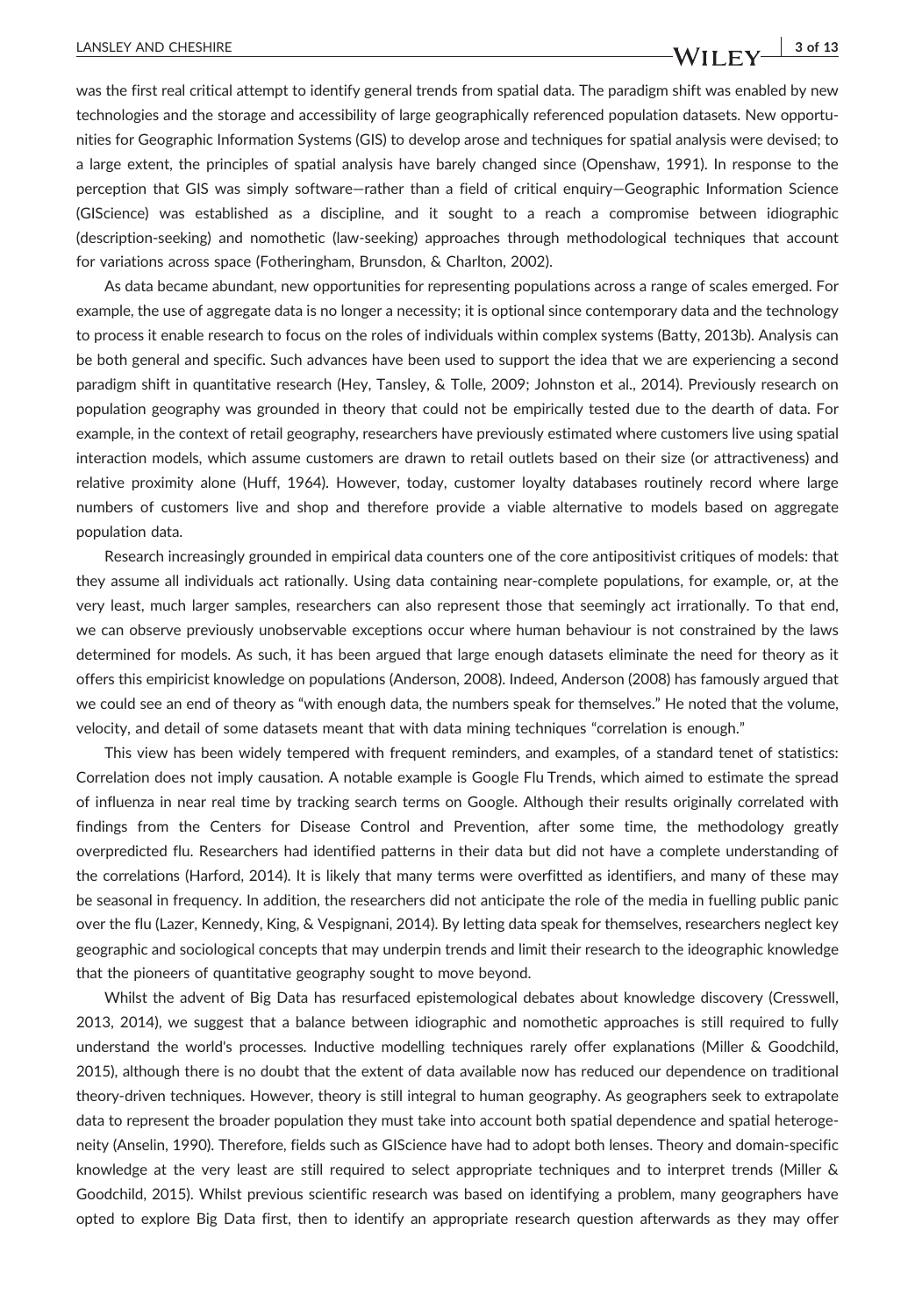## **4 of 13** LANSLEY AND CHESHIRE

new insights into underlying phenomena that were previously unobserved and overlooked (Harris et al., 2017). Often, the hypotheses are tailored to fit the data and be conclusive rather than addressing the original critical questions (Barnes, 2013).

In addition to the divisions between quantitative paradigms in geography, most of the criticisms of broader positivistic research that surfaced following the quantitative revolution have not been addressed (Christensen, 1982). This is because data may be larger, but they are most commonly still numerical indicators of particular actions or characteristics sampled from a broader population. Research utilising it must, therefore, be equally reductionist, and as researchers, we should be cognisant of this (Kitchin, 2015). What is more, positivistic approaches typically neglect metaphysical concepts, which may be fundamental to behaviour and actions (Tuan, 1976). Indeed, there are still some key geographic issues where positivistic research can offer little contribution, such as understanding the formulation of geopolitical divisions (Harvey, 1973). Whilst positivists attempt to avoid philosophical paradigms and remain scientifically objective, they usually remain external observers that are restricted to a top-down view, which may be subject to bias (Gregory, 1978). Consequently, critical geographers have distanced themselves from positivism, arguing that it lacks fundamental ideological and ontological bases that are crucial for understanding real‐world problems.

That said, there is a growing sense that antipathy towards data is no longer a sustainable position for those who have historically had an aversion to it. There remain many who will need convincing, for example, Cresswell (2014) argues that is important for geographers to know enough to question "the stream of numbers that gets pumped out by corporations, governments and the media," whilst suggesting the well‐founded calls for continuous training in quantitative methods are inhabiting "some of the same ground that … big data for the production of profit or the manipulation of populations does" (p. 58). Such training, however, is essential if geographers (and social scientists more broadly) are to meaningfully engage with a data‐driven world. As researchers, we would much rather be part of the process of creating social good from new forms of data rather than shouting from the sidelines. To that end, a way forward has been proposed by Wilson (2017) who suggests "New Lines" of enquiry that cut through the historic disciplinary divides that perhaps no longer apply in the Big Data era. This constructive approach advocates that dismissal should be replaced with dialogue and lays the foundations for a much richer treatment of Big Data within geography.

#### **3** | **THE VERACITY OF CONSUMER DATA**

As discussed above, the shift from data‐poor to data‐rich does not mean we have reached a point where we can accurately depict the full complexities of the human condition (Amin & Thrift, 2002). Two fundamental issues of representation remain. Firstly, they are limited by demographic biases since no samples are objectively random. Secondly, as the data are often by‐products of transactions of some kind, there are frequently data quality issues when they are repurposed. For example, in Figure 1, several thousand journeys taken by runners during a typical week in London are mapped. These have been recorded by a fitness app and reveal fascinating patterns about desirable running routes, turning small paths across parks into busy routes, whilst the major roads disappear. These tracks can provide useful information for city planners looking to encourage jogging, but they also contain biases. Fewer paths are seen in poorer areas to the east and north‐east; there are also errors from the GPS or when a jogger boards public transport without deactivating the app. This section details how an awareness of such issues is integral to successful analysis.

#### **3.1** | **Demographic biases**

It is increasingly argued that Big Data has changed how we approach sampling in geography and the social sciences more broadly. We have shifted from utilising data built from carefully constructed sampling frames to harnessing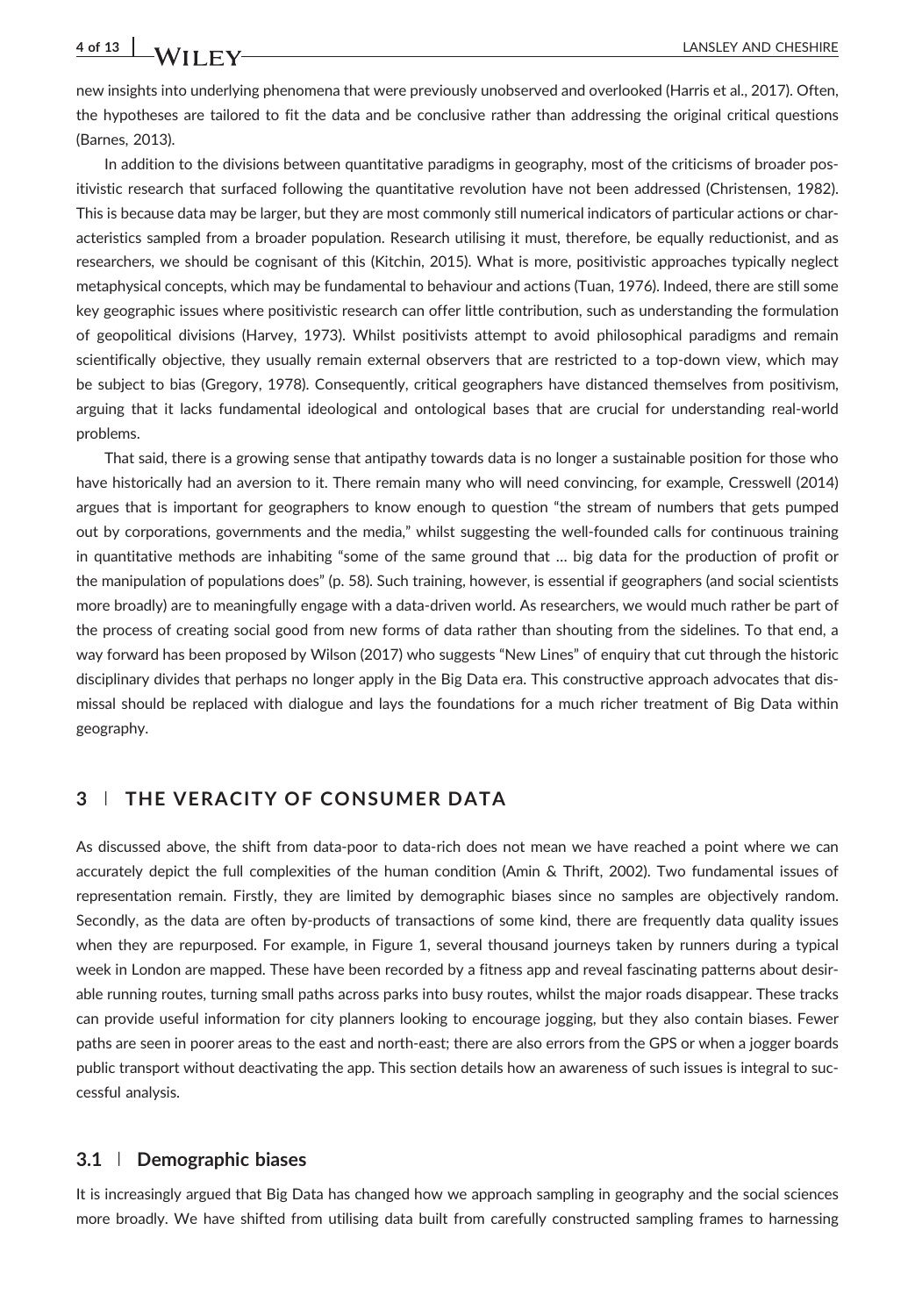

**FIGURE 1** Running routes recorded by a fitness app in London

bulks of Big Data which represent potentially very biased populations with little knowledge of their provenance. This can be especially challenging for consumer data given that a single source rarely contains a sufficient breadth of variables to measure geodemographic heterogeneity (Lee et al., 2016).

A historical example of demographic biases in big datasets describes when the Literary Digest once ran a postal poll to predict the outcome of the 1936 presidential election in the USA. Despite achieving 2.4 million returns, the poll incorrectly indicated that Landon would beat Roosevelt. This was in part due to their sampling; the magazine had utilised vehicle registration lists and telephone directories to acquire names and addresses for their ballots. Both data sources were biased to consumers of higher social status at the time (Squire, 1988).

Large consumer datasets are prone to biases, and it is not unknown for a minority of adults to contribute the majority of data where data contributions are by-products of services (Longley, Adnan, & Lansley, 2015). This issue is particularly challenging for positivist social scientists who are more familiar with normal distributions and using linear models to extrapolate their data in order to represent the population at large. Many consumer datasets are self-selecting samples in one form or another. Action is required for data to be generated, and actions are almost never evenly distributed across the population. For instance, customer loyalty databases will over‐represent the geodemographic characteristics of individuals who are more likely to visit the given store chain, in addition to the characteristics of those who are near their stores (Wright & Sparks, 1999). This makes it challenging to represent broader consumption patterns across a population or link it to independent variables as the sample is not neutral. Building representative samples has always been a key consideration in social research, but in the era of Big Data, these issues can be easily missed when dealing with millions, if not billions, of data points that were previously unobtainable. Data biases exist across all scales. In the case of Twitter (which has become synonymous with Big Data in geographic research due to its large size and widespread availability, in comparison to data from the likes of Facebook), those who generate data via the social network represent a small part of society. For example, within the UK, it has been observed that Twitter users who share their location are skewed towards young adults and the White British ethnicity (Longley et al., 2015). It is therefore unsurprising that Twitter data provide a very cumbersome tool for predicting real‐world phenomena which relate to the wider society, such as elections results (Gayo‐Avello, 2012). In terms of the built environment, social media can show significant clustering, as Folch et al. (2017) demonstrate in Phoenix. They compared the geography of restaurants identified by a social media source [\(yelp.com](http://yelp.com)) and those from an administrative source. Only about one third of restaurants in each dataset were common between them, with Yelp offering much better coverage in downtown areas compared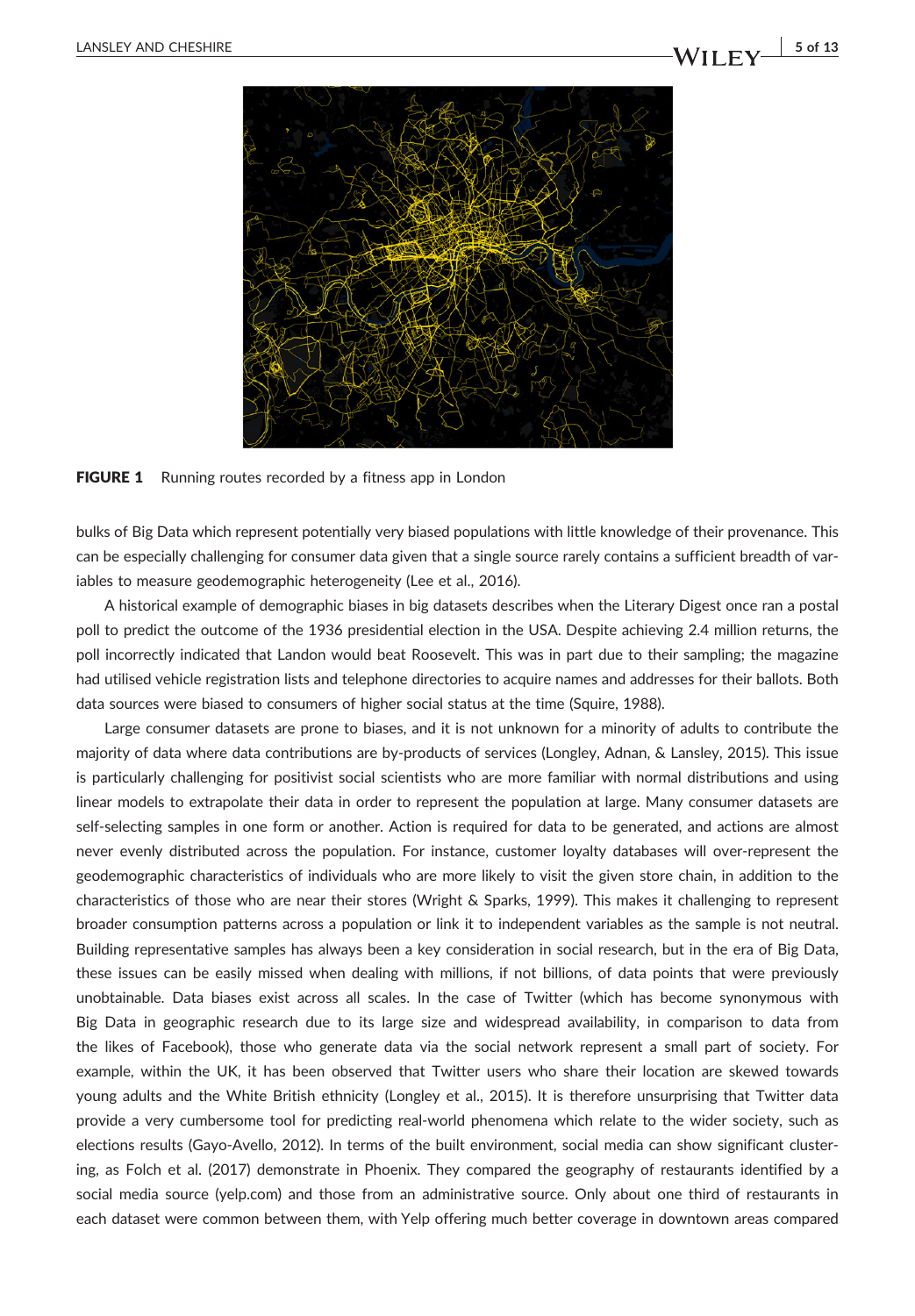to the greater consistency of the administrative data across the study region. The datasets combined offered a more detailed picture, but independently, they could not be considered equivalent.

It is also clear that many new forms of data are dependent on reliable access to the Internet. At the global scale, connectivity is improving, but developing nations and those with less information equality still lag behind (Graham & Foster, 2014; Sui, Goodchild, & Elwood, 2013). Even within developed countries, there can be surprising differences in access. For example, Figure 2 shows the different download speeds experienced across London; it follows that those with slower speeds will have more limited online behaviours and this can impact on the kinds of data they generate.

It is therefore important to remain aware of over‐representation and under‐representation in consumer data (and Big Data more broadly) and acknowledge that both will vary depending on the context. For example, it is common for data to only be inclusive of persons who meet particular criteria, such as being above a particular age or being a resident. Consequently, teenagers are under‐represented in the commercial context despite their engagement with consumer services (Spero & Stone, 2004).

#### **3.2** | **Considerations for repurposing consumer data for academic research**

One of the merits of consumer datasets is that they are generated passively from everyday activities such as store transactions or posting on social media. This enables the reliable stream of data on a range of attributes that are otherwise difficult and costly to obtain. However, whilst social surveys objectively curate the data collection process so that data directly measure phenomena for social research, consumer data are generated by third parties as a by-product. Researchers should, therefore, consider the connotations of repurposing Big Data to represent people and their actions. In addition to demographic biases, consumer data also have restricted spatial and temporal coverage which are vary depending on the nature of data collection. For instance, whilst London's travel smart card system (Oyster) is an excellent source of spatiotemporal data on population mobility, it is primarily a ticketing system, not a system for travel surveillance (Reades, Zhong, Manley, Milton, & Batty, 2016). Whilst the data can be informative of where and when Oyster cards were used, they cannot hone the precise origin and destinations of journeys. Likewise, retail data generally record who purchases products, not who actually consumes them. Data, therefore, are fundamentally linked to the generating actions, most of which are controlled by commercial organisations; therefore, they should not be considered neutral (Kitchin, 2014a).



**FIGURE 2** Average broadband download speeds across London. Source: [maps.cdrc.ac.uk](http://maps.cdrc.ac.uk)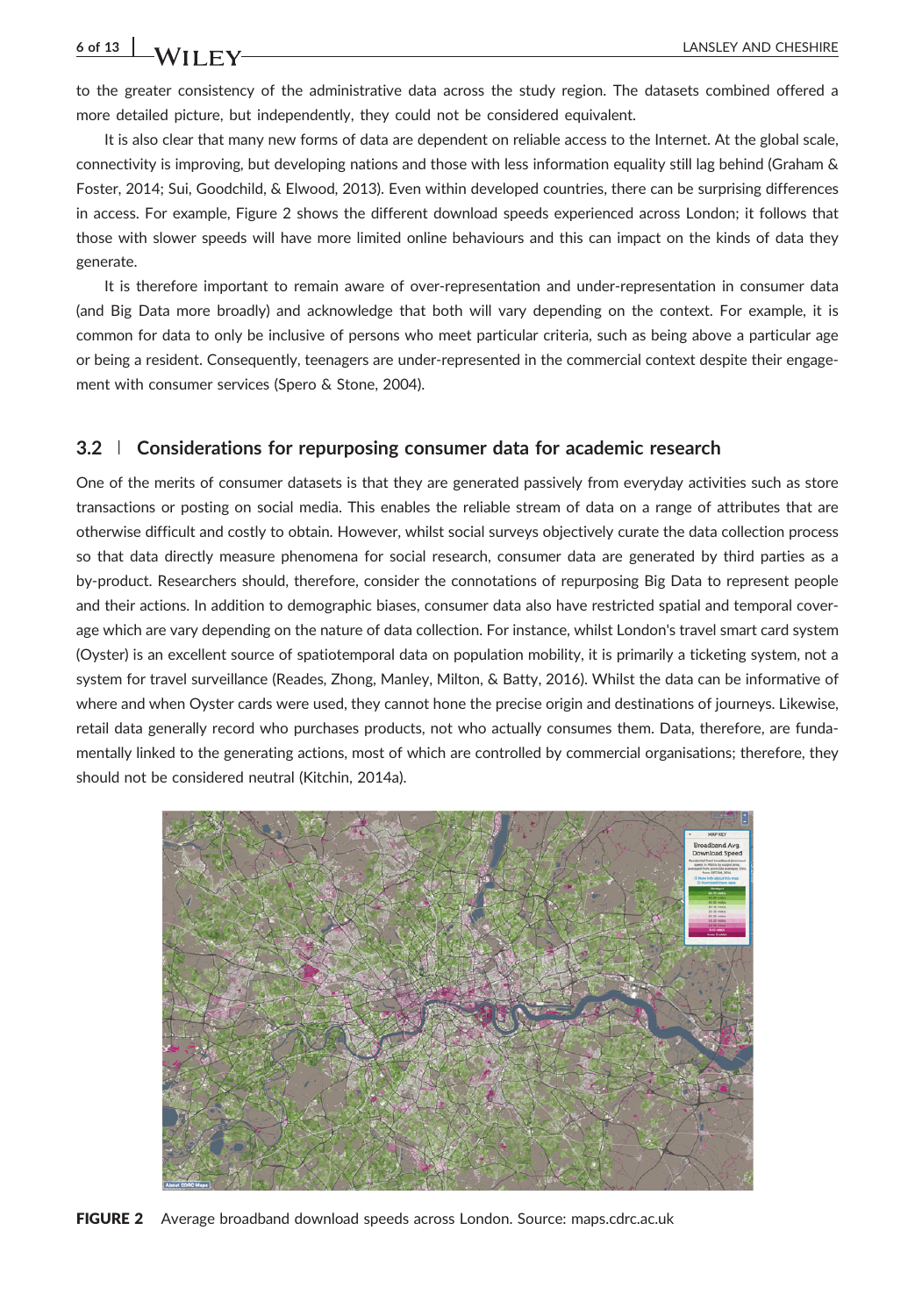The previous section identified that whilst consumer data may inherently exclude certain social groups, they may also exclude or misrepresent particular phenomena too, since they are "technically, economically, ethically, temporally, spatially and philosophically" framed (Kitchin, 2014b). Therefore, where possible, researchers should attempt to contextualise the data through the exploration of existing variables, data linkage, or through known trends and laws in order to better understand the manifestation of characteristics and activities (Crampton et al., 2013).

It should also be acknowledged that many new forms of data have not been subject to rigorous quality controls, particularly since the commodification of geographic data has meant some organisations risk overvaluing volume at the expense of quality (Dalton & Thatcher, 2015). Data quality issues typically originate from how the data were collected, either due to technological deficiencies or human error. It may be difficult to maintain the quality of geographic datasets over time as there are often little motivations for individuals to update their records. Government and consumer databases frequently retain incorrect residential records after adults change address (The Electoral Commission, 2016). This limitation is understandable since the costs associated with regularly validating data are prohibitive in the commercial context. We are therefore left with datasets that can consist of an unknown volume of noise that can obscure otherwise notable trends (Batty, 2013a) and that are prone to erroneous data points (Wilson, 2015). Indeed, incentives (such as the allocation of funding or increased revenue) may lead to individuals or organisations intentionally influencing or even falsifying records (Connelly, Playford, Gayle, & Dibben, 2016). Yet in many cases, consumer data can contribute information where traditional datasets cannot and so they have significant research value (Mayer‐Schönberger & Cukier, 2013), provided the extent of noise and data quality issues are understood and accounted for. Through the careful development of heuristics, problematic records can be filtered, as Figure 3 shows. It displays the relative proportion of customers from a major loyalty card database that were estimated to have changed address by age.

Finally, the sourcing of large datasets from beyond the rigours of academic research can present some important ethical and legal constraints. The ethical concerns raised about the use of geographic datasets in John Pickles' Ground Truth are still present today (Pickles, 1995) and have in fact been amplified as more data are collected. Breaches of privacy, for example, can impact public opinions of businesses so there are considerable efforts to safeguard big datasets, and these have impeded their integration into the academic community (Duckham & Kulik, 2006). Indeed, access to these remains a significant barrier to research. A large share of research on data pertaining to individuals is undertaken within the commercial sector where the focus is on efficiency rather than scientific robustness (Lazer et al., 2014). But once access has been granted the researcher needs to ensure they are complicit with data protection procedures and also have a clear ethical steer. In many ways, the rapid developments in the collection and application of new forms of data have outpaced the thinking on what is and is not an acceptable use of data.

![](_page_6_Figure_5.jpeg)

FIGURE 3 Ages recorded at the time of estimated change of address from a major high street retailer loyalty card dataset, normalised by total customers per year of age. Source: Lloyd and Cheshire (2018)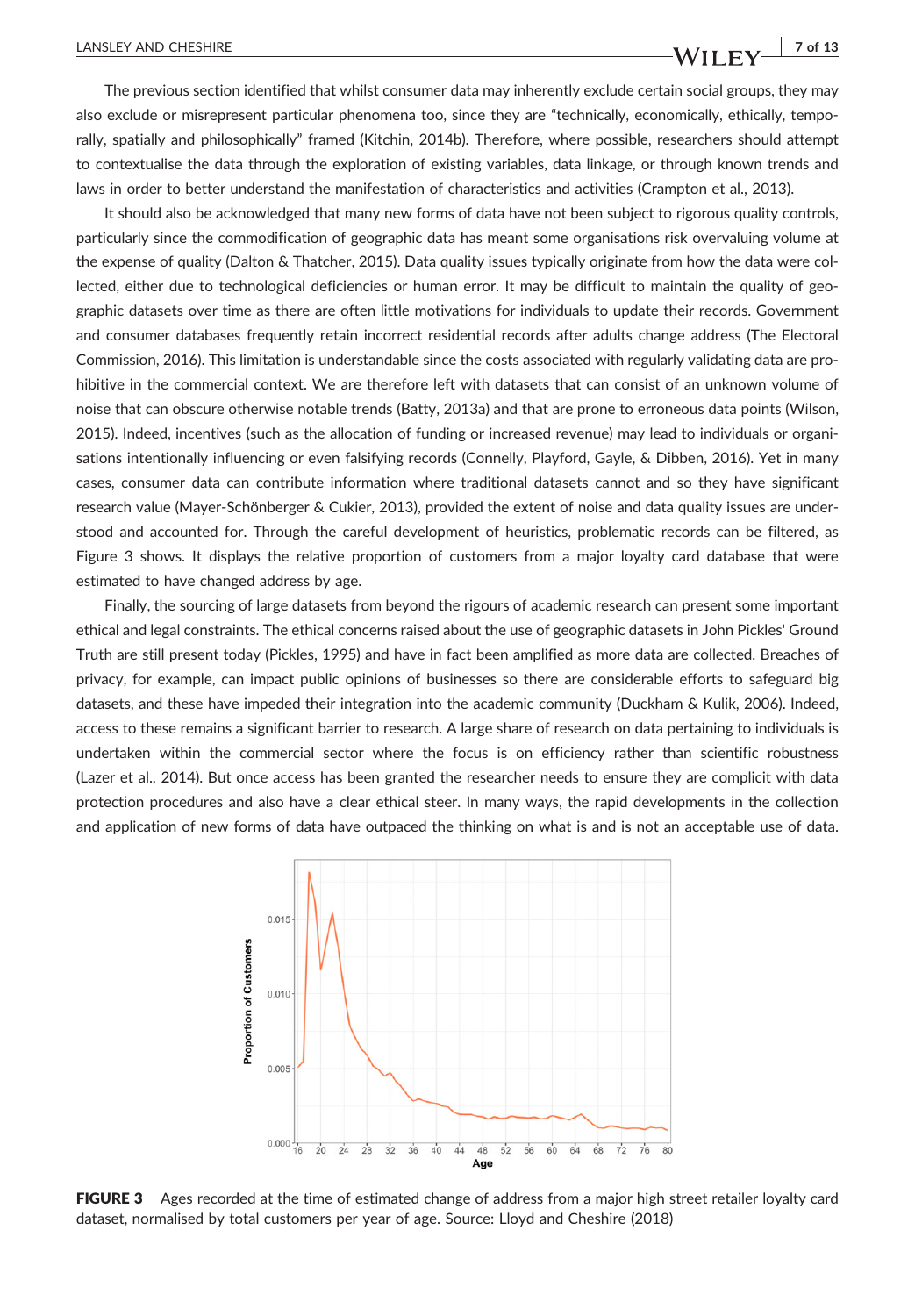The British Academy and Royal Society's (2017) report entitled *Data Management and Use: Governance in the 21st Century* offers a valuable primer on the current issues and how they may be best addressed as individuals continue to generate ever greater volumes of personal data.

#### **4** | **HANDLING CONSUMER DATASETS IN SOCIAL SCIENCE RESEARCH**

Laney's (2001) core descriptive characteristics that define Big Data, volume, velocity, and variety, can themselves pose particular challenges to geospatial population research with consumer data. Particularly since geography—and the social sciences more broadly—have been slow to adapt to new techniques for analysing large datasets, there remains a shortage of people who can work and engage with the new data landscape (see ESRC/RGS/AHRC, 2013; Ruppert, 2013).

Firstly, the size and scale of some datasets are a noteworthy obstacle. Many are released at the individual level with precise spatial referencing information (such as coordinates). Whilst this has freed research from the constraints of forming representations based on spatial aggregations in many settings, scale is still integral to spatial analysis and visualisation. Sometimes, zooming in too far can make localised patterns undetectable (González‐Bailón, 2013). Furthermore, atomistic fallacies arise when incorrect inferences on a population are deduced from individual‐level data (Lee et al., 2016). The researcher, therefore, maintains an integral role in producing selective (yet objective) representations to avoid issues of information overload (Zhang et al., 2012). In addition, spatial processes are computationally intensive as they typically need to also control for additional factors such as spatial autocorrelation and spatial nonstationarity so data reduction can be a necessity (Shekhar, Evans, Kang, & Mohan, 2011). With inputs at increasingly granular spatiotemporal scales, data reduction approaches can be more tailored to specific applications—or geographic areas—and remain an essential step in the transformation of raw data into information. In addition, consumer data often need to be aggregated to match traditional data sources in order to estimate their coverage and extrapolate trends. Consequently, data reduction, aggregation, and descriptive techniques are still paramount to understanding some geographic phenomena.

More data on human activities are being released in real time in the form of social media postings or travel card usage in major cities (Batty, 2012). However, it is challenging to keep up with the velocity of these big datasets since most research has developed from analysis on stationary databases. Indeed, our theories about social flows in cities, for example, have considered them as either static or timeless entities (Batty & Cheshire, 2011). Whilst there was urban research on the long‐term dynamics of cities, consumer data have enabled researchers to gather data about dynamics at a more granular temporal scale. However, to date, no platforms offered by academics have been able to harness the full potential of real‐time data generated by smart cities (Batty, 2017), and techniques for trend detection in real time are still fairly rudimentary.

It is clear that new techniques from computer sciences and statistics have enabled researchers to generate impressive insights (such as those from machine learning and artificial intelligence) from a variety of data types. For example, text mining techniques have empowered geographers to quantify previously intangible social media documents in order to detect trends in activities and opinions across space (Lansley & Longley, 2016). However, there are dangers of simply recycling these methods for social research as they are inherently reductionist and lack sociological theoretical reasoning (Kitchin, 2014b). Consequently, the importance of geocomputation has re-emerged 25 years since its introduction by Stan Openshaw and colleagues, due to the requirement to analyse large and complex geographic data whilst retaining a basic understanding of the principles of spatial analysis (Harris et al., 2017).

Unfortunately, despite the growth in data science outside of academia, there is a skills deficit in geocomputation within social sciences (Rey, 2009). The fundamentals taught in popular textbooks in quantitative analysis have barely changed since the 1990s (Kitchin, 2013). This raises doubts about the future quality of education in data sciences, particularly because students also have very little exposure to commercial big datasets. As demonstrated by the variety of data produced, researchers often need to blend techniques from different disciplines in order to harness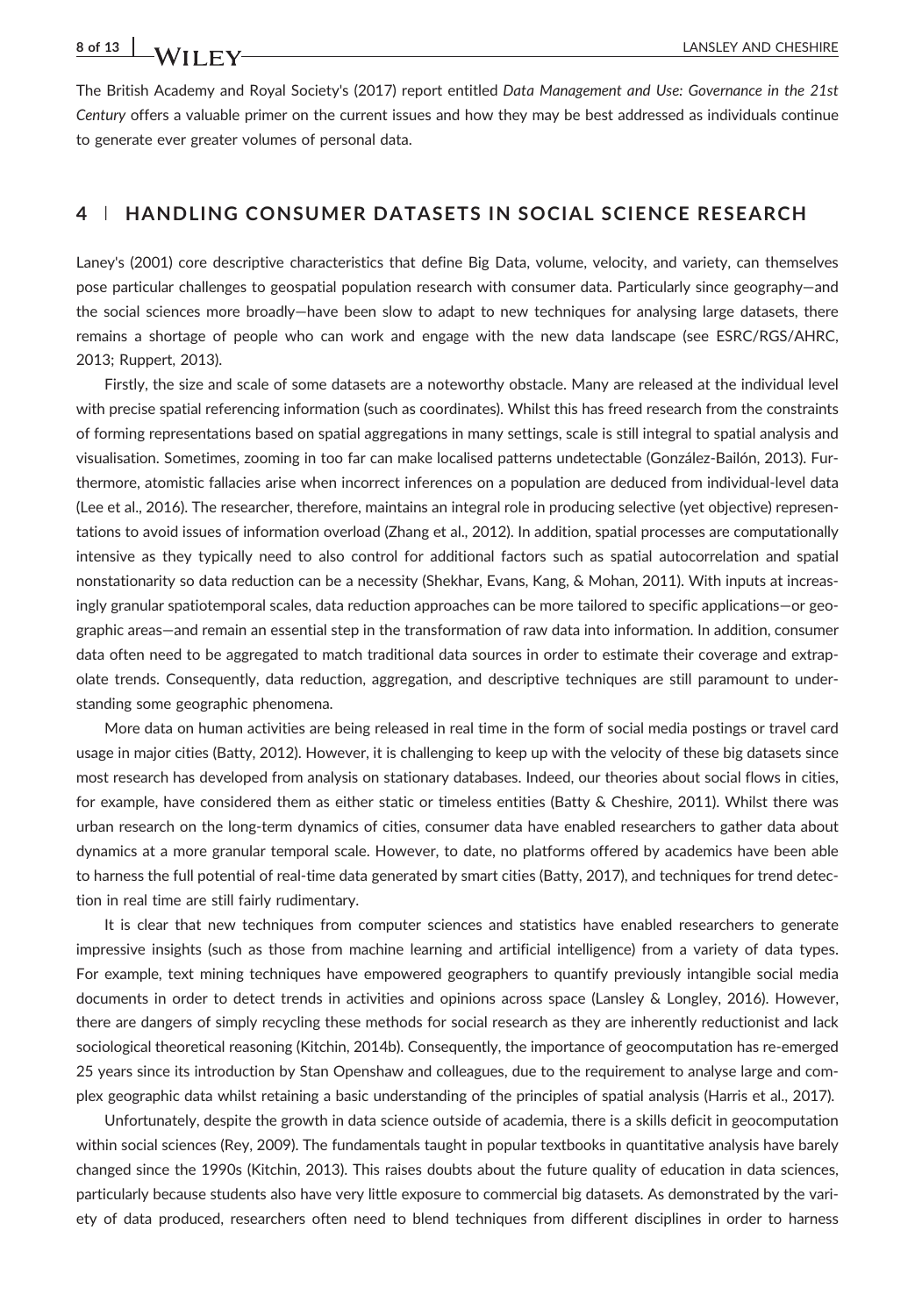### LANSLEY AND CHESHIRE **WILLEY 9 of 13**

information from consumer datasets. It is therefore essential to encourage greater cooperation between academic and commercial sectors to ensure that more research and training can utilise consumer datasets. We also need to promote the development of skills such as geocoding and address matching which are essential for maximising the

![](_page_8_Figure_3.jpeg)

FIGURE 4 The estimated migration flows between local authority districts in Great Britain derived from novel data linkage techniques applied on the 2013 and 2014 consumer registers. Only flows of more than 40 people are shown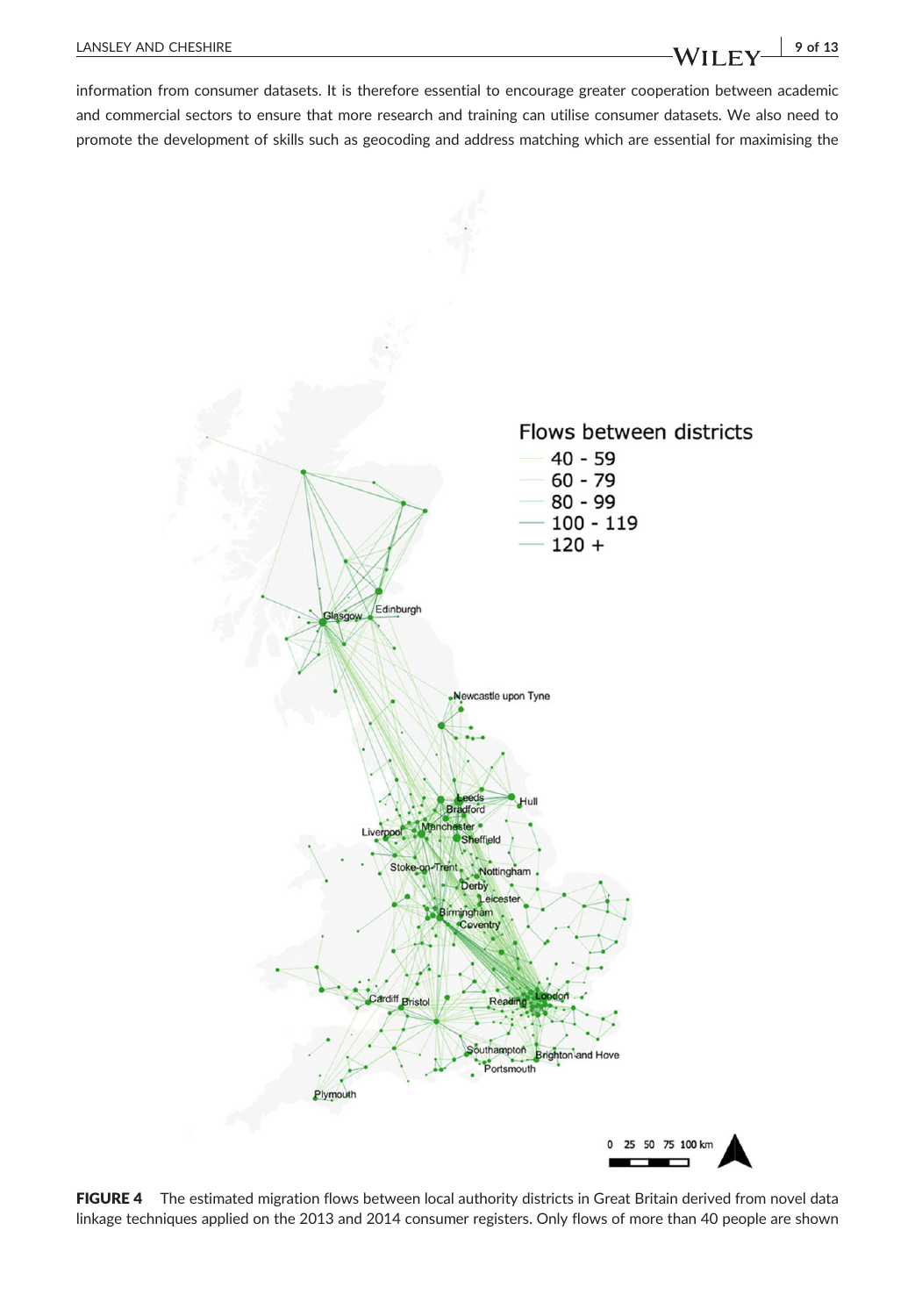value of said data for population research. For example, Figure 4 presents research which sought to estimate migration flows through novel data linkage approaches on two population registers that comprise Great Britain's electoral roll and various additional consumer sources.

### **5** | **CONCLUSIONS**

In order to utilise consumer data as indicators of the population at large, we must first consider data as models of real‐world phenomena. Every data point is a static digital representation of a particular characteristic or process. Therefore, it is important to understand how the data are structured and what they represent as greater understandings of data can assist hypothesis generation and improve our understanding of uncertainty. For instance, sometimes, data may measure seemingly intangible concepts and it may be possible that if they were recorded differently, entirely different patterns would emerge. We must also remain considerate of scale and how space and time are represented when devising a methodology. Data may be aggregated into units that are not natural and may not align with other records. In addition, the phenomena being studied may be spatially dependent in some sense. Likewise, the data may be released at regular temporal intervals or as a singular snapshot.

We must also be cognisant of how data were collected. Given that most consumer datasets used in social research are by‐products of activities, it is important to be realistic about the extent of which the data can be repurposed for valid population research. Where possible, we should contextualise data and account for all possible fallacies that will undoubtedly arise from the data collection procedures. In addition, we should also evaluate the spatial and temporal coverage of such procedures. For instance, social media users may be more likely to post georeferenced content in places and times where social activities are occurring.

With an understanding of how the data are collected, it is then crucial to pay attention to demographic biases. Most consumer datasets contain outliers and are inherently unrepresentative of particular social groups who do not engage in the data collection process. Such biases may be experienced differently at various different scales. Through data linkage and comparisons to official statistics, it is possible to measure data biases to an extent. Whilst it is very difficult to fully account for who may not be present in the data, at the very least, estimates of uncertainty can be produced.

It is clear that new forms of geospatial consumer data can contribute to new and useful representations of the population and their activities. In many settings, they have the potential to reduce our dependence on theories, small samples, and official surveys and reveal otherwise unobservable trends about the population. Whilst this changes the way many researchers can approach hypothesis formulation, the fundamental challenges to positivistic geographic research do not evaporate with increased volumes of data. Deprived of tailored questions, social scientists can risk overstretching these new forms of data beyond the specific populations they tend to pertain to. Without such sensitivity, size can be seen to trump validity to the detriment of the certainty and representativeness of research findings.

#### **ACKNOWLEDGEMENTS**

This work is funded by the UK ESRC Consumer Data Research Centre (CDRC) grant reference ES/L011840/1.

#### **ORCID**

*Guy Lansley* <http://orcid.org/0000-0002-3406-178X> *James Cheshire* <http://orcid.org/0000-0003-4552-5989>

#### **REFERENCES**

Amin, A., & Thrift, N. (2002). *Cities: Reimagining the urban*. London: Polity.

Anderson, C. (2008). The end of theory: The data deluge makes the scientific method obsolete. *Wired*, *16*(7). [http://www.](http://www.wired.com/science/discoveries/magazine/16-07/pb_theory) [wired.com/science/discoveries/magazine/16](http://www.wired.com/science/discoveries/magazine/16-07/pb_theory)-07/pb\_theory (accessed 16 July 2017).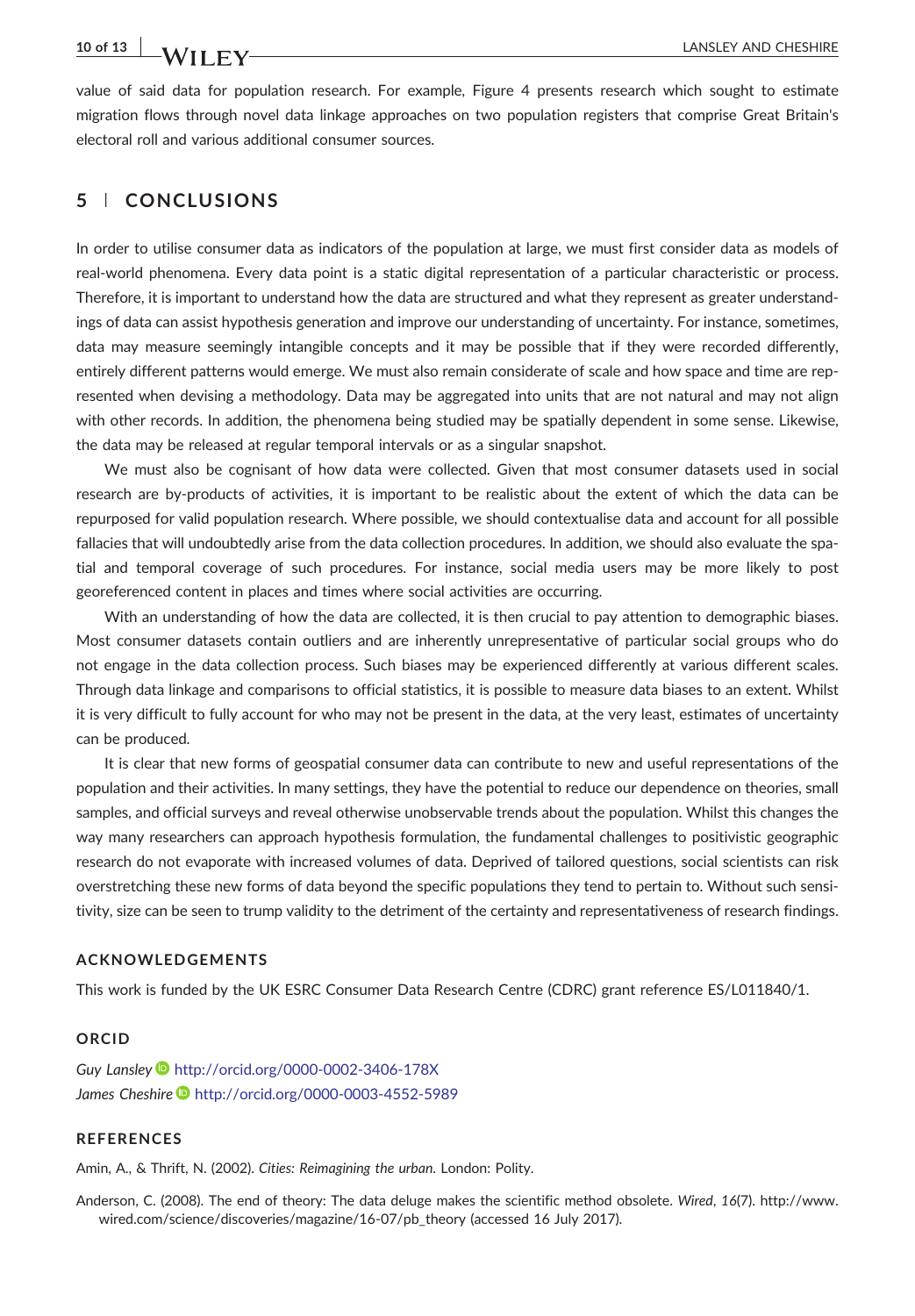Anselin, L. (1990). What is special about spatial data? Alternative perspectives on spatial data analysis. In D. A. Griffith (Ed.), *Spatial statistics, past, present and future* (pp. 63–77). Ann Arbor: MI.

Barnes, T. J. (2013). Big data, little history. *Dialogues in Human Geography*, *3*(3), 297–302.

- Batty, M. (2012). Smart cities, big data. *Environment and Planning B: Planning and Design*, *39*, 191–193.
- Batty, M. (2013a). Big data, big issues. *Geographical*, *85*(1), 75.
- Batty, M. (2013b). *The new science of cities*. Cambridge, MA: MIT Press.
- Batty, M. (2017). Producing smart cities. In R. Kitchin, T. Lauriault, & M. Wilson (Eds.), *Understanding spatial media*. London: Sage Publications. In Press
- Batty, M., & Cheshire, J. (2011). Cities as flows, cities of flows. *Environment and Planning B*, *38*(2), 195–196.
- Berry, B., & Garrison, W. L. (1958). The functional bases of the central place hierarchy. *Economic Geography*, *34*, 145–154.
- Christensen, K. (1982). Geography as a human science: A philosophic critique of the positivist‐humanist split. In P. R. Gould, & G. Olsson (Eds.), *A search for common ground* (pp. 37–57). London: Pion.
- CMA. (2015). The commercial use of consumer data. Report on the CMA's call for information. Online: [https://www.gov.uk/](https://www.gov.uk/government/uploads/system/uploads/attachment_data/file/435817/The_commercial_use_of_consumer_data.pdf) [government/uploads/system/uploads/attachment\\_data/file/435817/The\\_commercial\\_use\\_of\\_consumer\\_data.pdf](https://www.gov.uk/government/uploads/system/uploads/attachment_data/file/435817/The_commercial_use_of_consumer_data.pdf) (Accessed: 01.12.17)
- Connelly, R., Playford, C. J., Gayle, V., & Dibben, C. (2016). The role of administrative data in the big data revolution in social science research. *Social Science Research*, *59*, 1–12.
- Crampton, J. W., Graham, M., Poorthuis, A., Shelton, T., Stephens, M., Wilson, M. W., & Zook, M. (2013). Beyond the geotag: Situating 'big data' and leveraging the potential of the geoweb. *Cartography and Geographic Information Science*, *40*(2), 130–139.
- Cresswell, T. (2013). *Geographic thought: A critical introduction*. New York: Wiley‐Blackwell.
- Cresswell, T. (2014). Déjà vu all over again: Spatial science, quantitative revolutions and the culture of numbers. *Dialogues in Human Geography*, *4*(1), 54–58.
- Dalton, C. M., & Thatcher, J. (2015). Inflated granularity: Spatial "big data" and geodemographics. *Big Data & Society*, *2*(2), 1–15.
- Duckham, M., & Kulik, L. (2006). Location privacy and location‐aware computing. In J. Drummond, R. Billen, D. Forrest, & E. João (Eds.), *Dynamic and mobile GIS: Investigating change in space and time* (Vol. 3) (pp. 35–51). Boca Raton: CRC Press.
- Dugmore, K. (2010). *Information collected by Commercial Companies: What might be of value to Official Statistics? The case of the UK Office for National Statistics*. London: Demographic Decisions Ltd.
- ESRC/RGS/AHRC (2013). *International benchmarking review of UK human geography*. London, UK: ESRC/RGS/AHRC.
- Folch, D. C., Spielman, S. E., & Manduca, R. (2017). Fast food data: Where user‐generated content works and where it does not. *Geographical Analysis* <https://doi.org/10.1111/gean.12149>, *50*, 125–140.
- Fotheringham, A. S., Brunsdon, C., & Charlton, M. (2002). *Geographically weighted regression: The analysis of spatially varying relationships*. Chichester: Wiley.
- Gayo‐Avello, D. (2012). "I wanted to predict elections with Twitter and all I got was this lousy paper"—A balanced survey on election prediction using Twitter data. arXiv Preprint arXiv:1204.6441.
- González‐Bailón, S. (2013). 'Big data' and the capillaries of human geography. *Dialogues in Human Geography*, *3*(3), 292–296.
- Gould, P. (1979). Geography 1957–1977: The Augean period. *Annals of the Association of American Geographers*, *69*(1), 139–151.
- Graham, M., & Foster, C. (2014). Geographies of information inequality in sub‐Saharan Africa. Oxford Internet Institute, University of Oxford, U.K. [http://cii.oii.ox.ac.uk/geographies](http://cii.oii.ox.ac.uk/geographies-of-information-inequality-in-sub-saharan-africa/)‐of‐information‐inequality‐in‐sub‐saharan‐africa/
- Gregory, D. (1978). *Ideology, science and human geography*. London: Hutchinson.
- Harford, T. (2014). Big data: A big mistake? *Significance*, *11*(5), 14–19.
- Harris, R., O'Sullivan, D., Gahegan, M., Charlton, M., Comber, L., Longley, P., … Evans, A. (2017). More bark than bytes? Reflections on 21+ years of geocomputation. *Environment and Planning B: Urban Analytics and City Science*, *44*(4), 598–617.
- Harvey, D. (1973). *Social justice and the city*. London: Edward Arnold.
- Hey, T., Tansley, S., & Tolle, K. (Eds.) (2009). *The fourth paradigm: Data‐intensive scientific discovery*. Redmond: Microsoft Research.
- Huff, D. L. (1964). Defining and estimating a trading area. *The Journal of Marketing*, *28*, 34–38.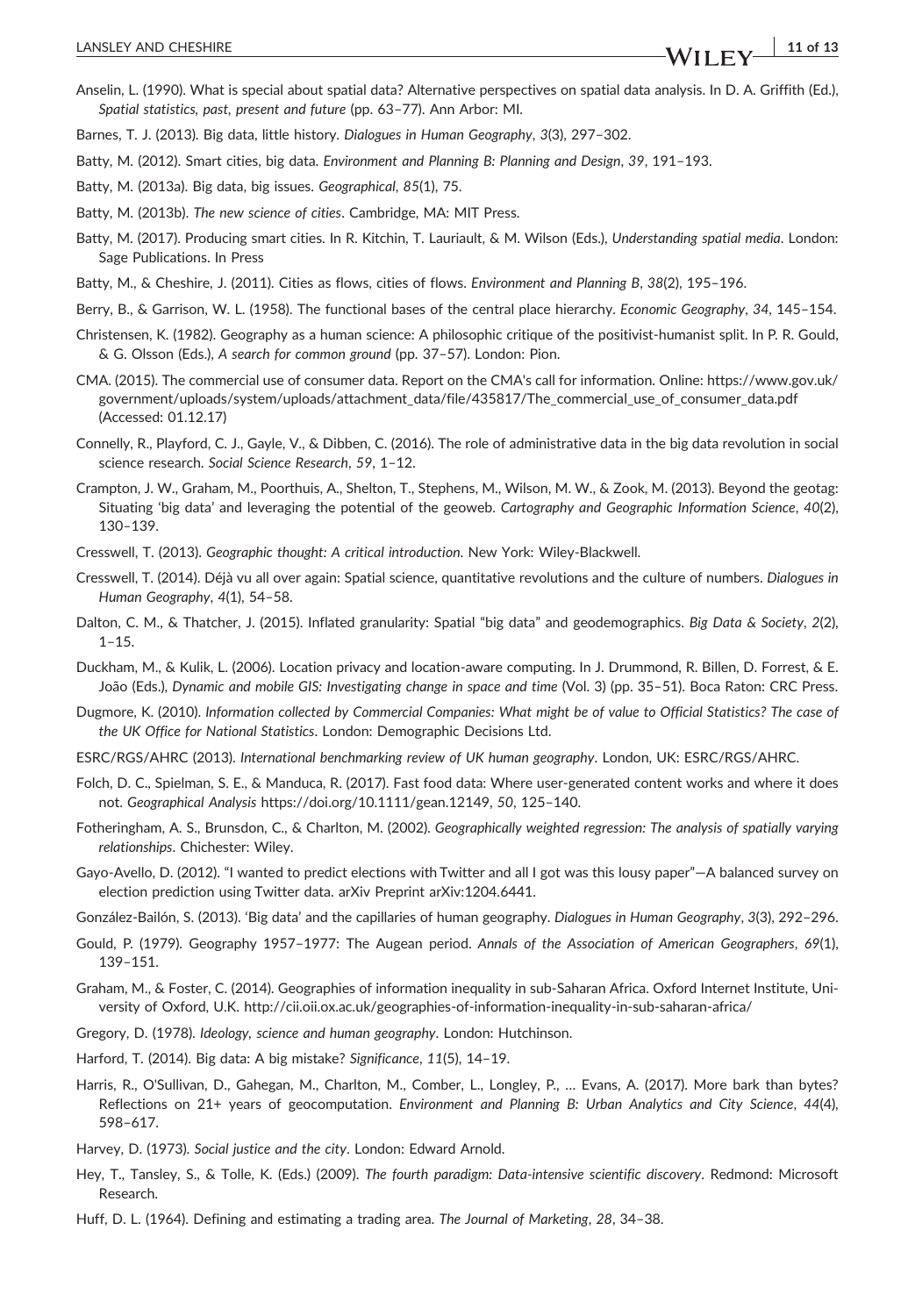## **12 of 13 LANSLEY AND CHESHIRE**

- Johnston, R. (2008). Geography and the social science tradition. In S. L. Holloway, S. P. Price, & G. Valentine (Eds.), *Key concepts in geography* (2nd ed.) (pp. 46–65). London: Sage.
- Johnston, R., Harris, R., Jones, K., Manley, D., Sabel, C., & Wang, W. W. (2014). Mutual misunderstanding and avoidance, misrepresentations and disciplinary politics: Spatial science and quantitative analysis in (United Kingdom) geographical curricula. *Dialogues in Human Geography*, *4*(1), 3–25.
- Kitchin, R. (2013). Big data and human geography: Opportunities, challenges and risks. *Dialogues in Human Geography*, *3*(3), 262–267.
- Kitchin, R. (2014a). Big data, new epistemologies and paradigm shifts. *Big Data & Society*, *1*(1), 1–12.
- Kitchin, R. (2014b). *The data revolution: Big data, open data, data infrastructures and their consequences*. London: Sage.
- Kitchin, R. (2015). Positivistic geography. In S. Aitken, & G. Valentine (Eds.), *Approaches in human geography*. London: Sage.
- Laney, D. (2001). 3D data management: Controlling data volume, velocity, and variety. Online: [https://blogs.gartner.com/](https://blogs.gartner.com/doug-laney/files/2012/01/ad949-3D-Data-Management-Controlling-Data-Volume-Velocity-and-Variety.pdf) doug‐[laney/files/2012/01/ad949](https://blogs.gartner.com/doug-laney/files/2012/01/ad949-3D-Data-Management-Controlling-Data-Volume-Velocity-and-Variety.pdf)‐3D‐Data‐Management‐Controlling‐Data‐Volume‐Velocity‐and‐Variety.pdf (Accessed 26/06/2017).
- Lansley, G., & Longley, P. (2016). The geography of Twitter topics in London. *Computers, Environment and Urban Systems*, *58*, 85–96.
- Lazer, D., Kennedy, R., King, G., & Vespignani, A. (2014). The parable of Google Flu: Traps in big data analysis. *Science*, *343*(6176), 1203–1205.
- Lee, E. C., Asher, J. M., Goldlust, S., Kraemer, J. D., Lawson, A. B., & Bansal, S. (2016). Mind the scales: Harnessing spatial big data for infectious disease surveillance and inference. *The Journal of Infectious Diseases*, *214*(4), S409–S413.
- Lee, J. G., & Kang, M. (2015). Geospatial big data: Challenges and opportunities. *Big Data Research*, *2*(2), 74–81.
- Lloyd, A., & Cheshire, J. (2018). Detecting uncertainty in loyalty card data. *Applied Spatial Analysis and Policy*. [https://doi.org/](https://doi.org/10.1007/s12061-018-9250-1) [10.1007/s12061](https://doi.org/10.1007/s12061-018-9250-1)‐018‐9250‐1
- Longley, P. A., Adnan, M., & Lansley, G. (2015). The geotemporal demographics of Twitter usage. *Environment and Planning A*, *47*(2), 465–484.
- Longley, P. A., Goodchild, M. F., Maguire, D. J., & Rhind, D. W. (2015). *Geographic information science and systems*. Hoboken, NJ: John Wiley & Sons.
- Mayer‐Schönberger, V., & Cukier, K. (2013). *Big data: A revolution that will transform how we live, work and think*. London: John Murray.
- Miller, H. J., & Goodchild, M. F. (2015). Data‐driven geography. *GeoJournal*, *80*(4), 449–461.
- OECD (2013). *New data for understanding the human condition: International perspectives*. OECD Global Science Forum Report on Data and Research Infrastructure for the Social Sciences. Paris: OECD Publishing.
- Openshaw, S. (1991). A view on the GIS crisis in geography, or, using GIS to put Humpty‐Dumpty back together again. *Environment and Planning a*, *23*(5), 621–628.
- Pickles, J. (Ed.) (1995). *Ground truth: The social implications of geographic information systems*. New York: Guilford Press.
- Ralphs, M., & Tutton, P. (2011). Beyond 2011: International models for census taking: Current processes and future developments. Beyond 2011 Project, Office for National Statistics. Online: [http://www.ons.gov.uk/ons/about-ons/what](http://www.ons.gov.uk/ons/about-ons/what-we-do/programmes%E2%80%94projects/beyond-2011/news/reports-andpublications/early-reports-and-research-papers/international-models-for-census-taking.pdf)[we-do/programmes%E2%80%94projects/beyond-2011/news/reports-andpublications/early-reports-and-research](http://www.ons.gov.uk/ons/about-ons/what-we-do/programmes%E2%80%94projects/beyond-2011/news/reports-andpublications/early-reports-and-research-papers/international-models-for-census-taking.pdf)[papers/international-models-for-census-taking.pdf](http://www.ons.gov.uk/ons/about-ons/what-we-do/programmes%E2%80%94projects/beyond-2011/news/reports-andpublications/early-reports-and-research-papers/international-models-for-census-taking.pdf) (Accessed 01/04/17)
- Reades, J., Zhong, C., Manley, E. D., Milton, R., & Batty, M. (2016). Finding pearls in London's oysters. *Built Environment*, *42*(3), 365–381.
- Rey, S. J. (2009). Show me the code: Spatial analysis and open source. *Journal of Geographical Systems*, *11*, 191–207.
- Royal Society. (2017). Data management and use: Governance in the 21st century—A British Academy and Royal Society project. Source: [https://royalsociety.org/topics](https://royalsociety.org/topics-policy/projects/data-governance/)‐policy/projects/data‐governance/ (accessed August 2017).
- Ruppert, E. (2013). Rethinking empirical social sciences. *Dialogues in Human Geography*, *3*(3), 268–273.
- Shekhar, S., Evans, M. R., Kang, J. M., & Mohan, P. (2011). Identifying patterns in spatial information: A survey of methods. *Wiley Interdisciplinary Reviews: Data Mining and Knowledge Discovery*, *1*(3), 193–214.
- Spero, I., & Stone, M. (2004). Agents of change: How young consumers are changing the world of marketing. *Qualitative Market Research: An International Journal*, *7*(2), 153–159.
- Squire, P. (1988). Why the 1936 Literary Digest poll failed. *Public Opinion Quarterly*, *52*(1), 125–133.
- Sui, D., Goodchild, M., & Elwood, S. (2013). Volunteered geographic information, the exaflood, and the growing digital divide. In D. Sui, S. Elwood, & M. Goodchild (Eds.), *Crowdsourcing geographic knowledge: Volunteered geographic information (VGI) in theory and practice (pp. 1-12). Berlin: Springer.*